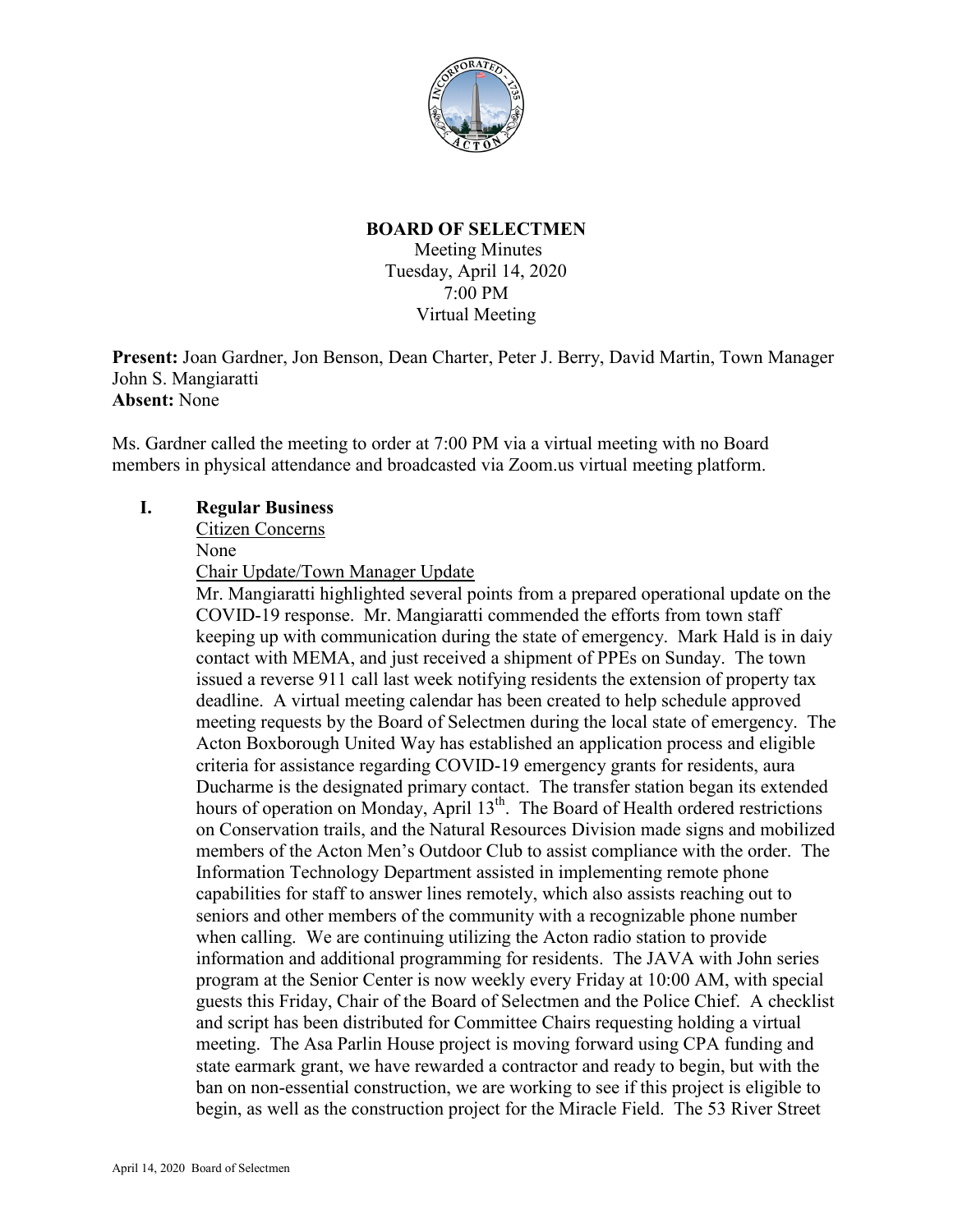

project has is experiencing some procedural delays, but is working on staying on track, with working on the demolition of the standing structure and the dam removal. The Jones field playground is ready to undergo the relocation of the playground and removal of the baseball field, but still under the constraints of the construction ban.

Mr. Benson read from a prepared statement regarding the Housing Production Plan: "A Housing Production Plan, or HPP as its commonly known, identifies the housing needs of a community and the goals and strategies it will use to identify and achieve the 40B 10% threshold.

By taking this proactive approach in the adoption of an HPP, we are much more likely to achieve our affordable housing planning goals.

An approved HPP gives communities under the 10% threshold of Chapter 40B (such as Acton), but are making progress in producing affordable housing more control over comprehensive permit applications through a 'safe harbor' for a specified period of time, which is where we are. We have a achieved a safe harbor with our current HPP through July 2021.

The HPP is valid for 5-years, and our current plan expires in August 2020.

Since the fall, the planning department has led a HPP process to renew our plan. This included significant local input through focus groups, a community-wide survey and workshops. The plan provides a constant framework from prior efforts, and outlines the baseline needs as well as goals and strategies – some aspirational, and some more practical.

The public comment period for the HPP will start this week, and it will be posted on the Town website on Thursday, April  $16<sup>th</sup>$  with instructions on how to submit comments. The consultants will present the plan to the Board of Selectmen, at their public meeting on 4/21 at 7PM. From there, the plan will be presented to the BOS on 5/4 in a joint meeting with the PB for hopeful adoption. Both boards are required to adopt the plan prior to submission to DHCD, which is required by 5/19 in order to make the published timeframes.

I encourage everyone to read the materials."

## II. **New/Special Business**

1. Continue Discussion on COVID-19 and Updates and Requests for Boards and Committees to Schedule Virtual Meetings

Mr. Charter attended the virtual meeting with the MMA on Friday regarding the update on COVID-19, and commented that the TM has kept the Board up to date on all the information. Mr. Martin requested for SATSAC to meet, Mr. Benson requested the EDC meet. Ms. Gardner suggested that only one meeting for Boards and Committees be conducted during the day and one at night. **Mr. Martin moved to allow SATSAC and**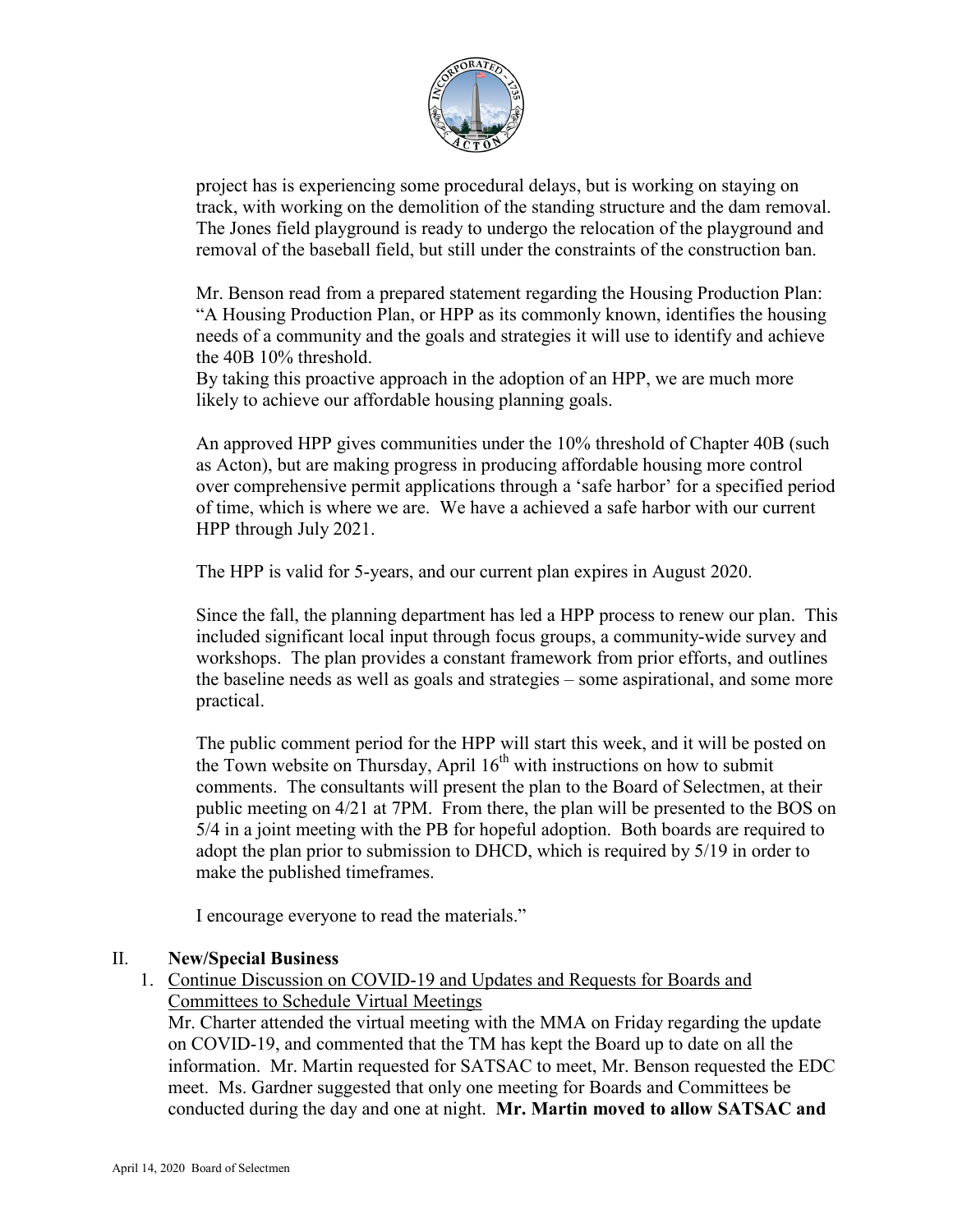

**EDC to meeting and follow the process of contacting the Manager's Office, Mr. Benson seconds. Mr. Charter called roll: Mr. Benson - aye Mr. Martin - aye Mr. Berry - aye Ms. Gardner - aye Mr. Charter – aye The motion carries.**

Mr. Berry questioned if the town is able to bring back retired Deputy Chief Bob Vanderhoof, Mr. Mangiaratti commented that he is looking for guidance. Jones field playground is being constructed with fundraising effort and CPC money and they are relocated the playground equipment and removing the baseball field. Board members updated observations on how town residents are adapting to the state of emergency. Concerns that store workers are not wearing PPEs.

2. Discuss Annual Town Meeting and Article Review

Mr. Mangiaratti shared with the Board articles that are not needed anymore. Articles 9, 11, 35, and 36 will be pulled from the warrant. Article 3, Kelley's Corner Infrastructure Land Acquisition cost can be reduced to a total of 750K. The town is continuing to finalize the responsibilities between the town and the state, giving the state more responsibilities of the land acquisitions and thusly reducing the town's cost. Eva Szkaradek, Town Clerk, updated the Board on the number of mail in ballots. Ballots are due by June 2, 2020.

3. Board to Discuss the Disposition of 3 School Street

Mr. Mangiaratti updated the Board regarding the RFP issued in January and only received 1 response that did not meet the minimum criteria. Will look into sending it out again, but would not be able to do now. Mr. Charter commented that the applicant did not present a complete application and the offer amount was modest and suggests town utilizes the building for town equipment and revisit the sale of the property at a later date.

4. Update on North Acton Fire Station

Mr. Mangiaratti updated the Board still moving forward with design process. Schedule has going out to bid late June, and permitting meetings coming up.

## III. **Consent Items**

**Mr. Benson held consent item 7 to correct the meeting minutes date listed from April 2 to April 3, and held Executive Session 4/3 to next meeting. Mr. Martin moves to approve consent item 7 for meeting minutes 3/2,16,31, 4/3 and 4/7, Mr. Berry seconds. Mr. Charter called roll; Mr. Benson – aye Mr. Berry – aye Ms. Gardner – aye**